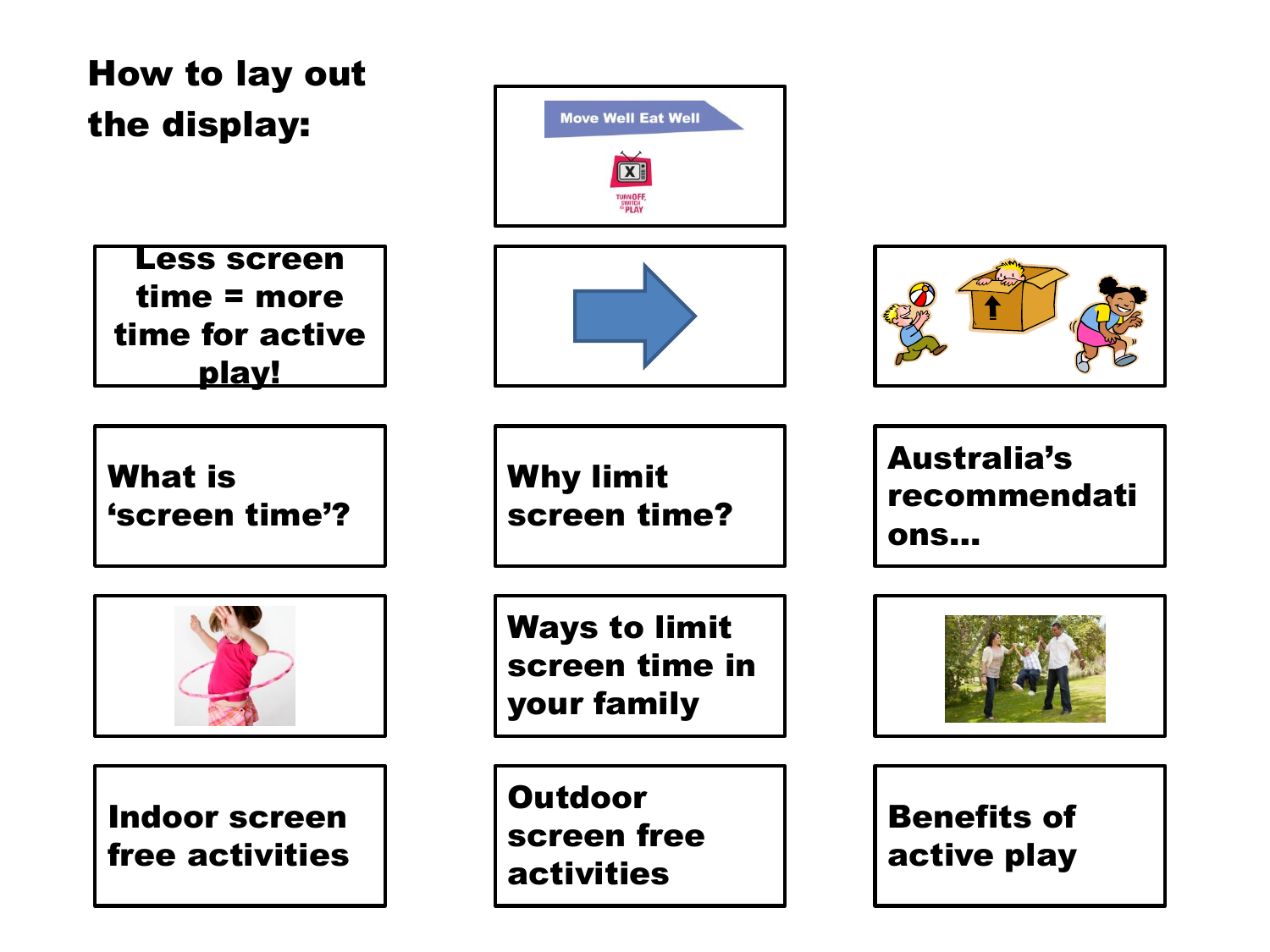



www.movewelleatwell.tas.gov.au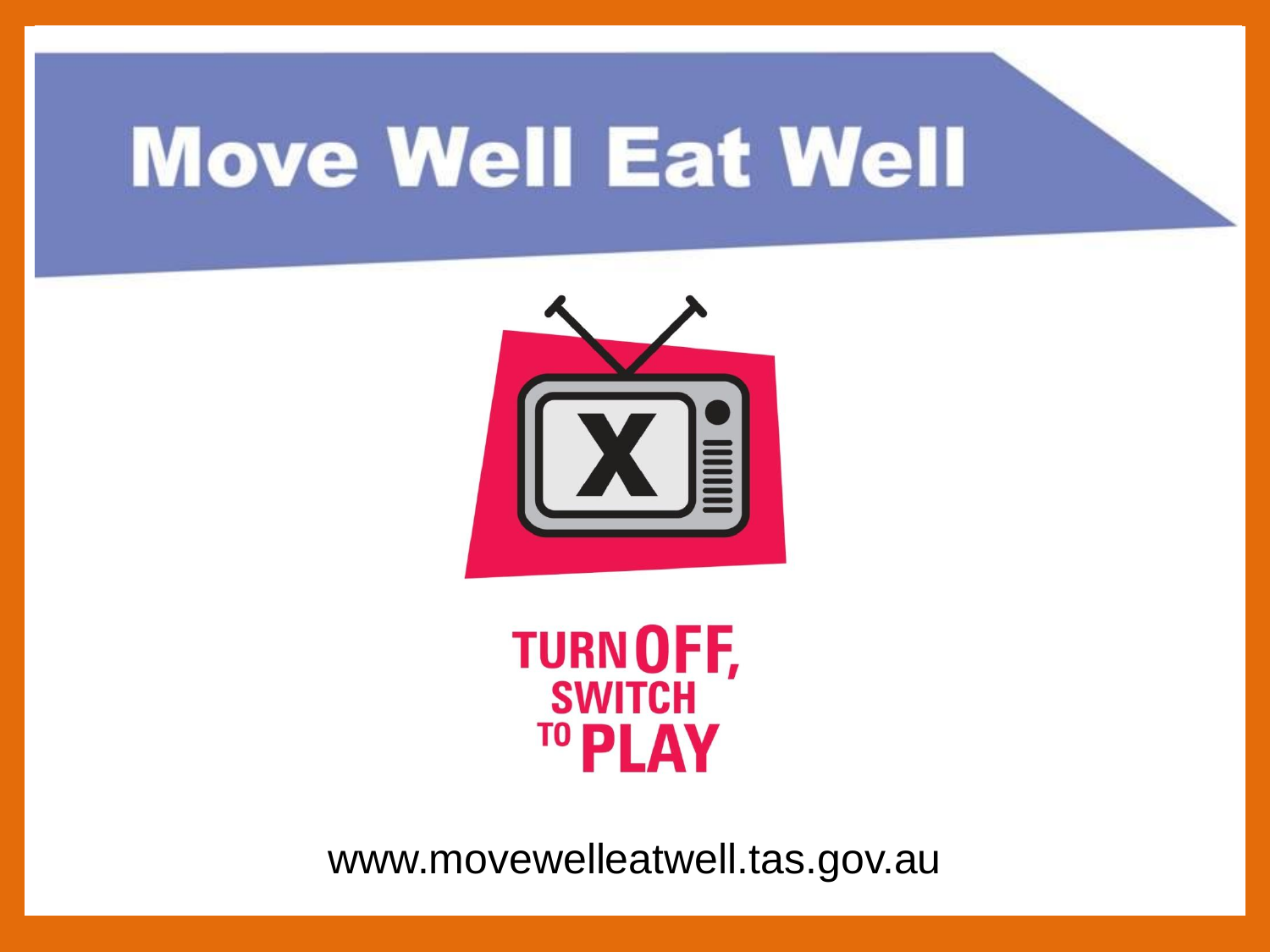



# Less screen time = more time for active play!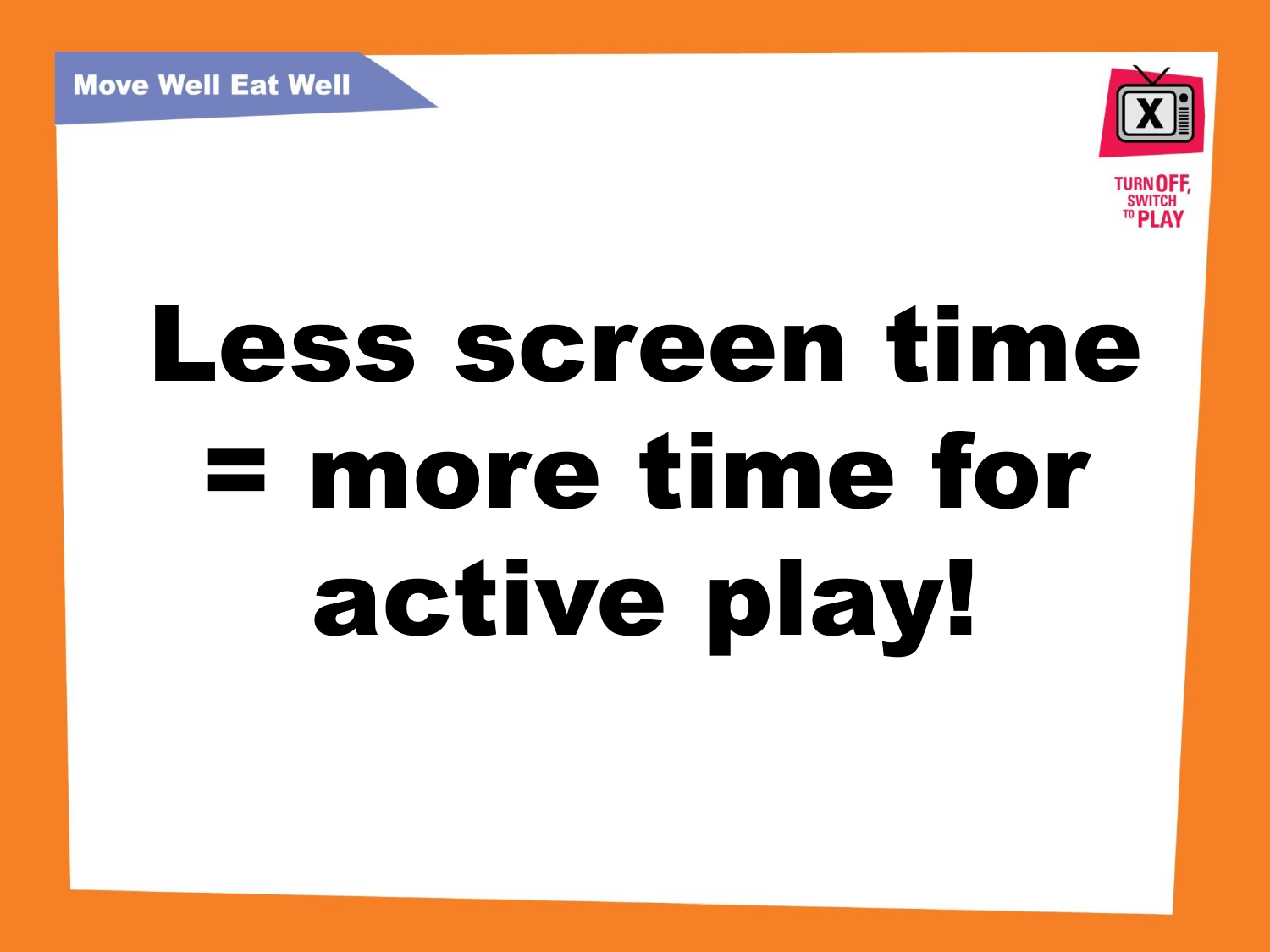

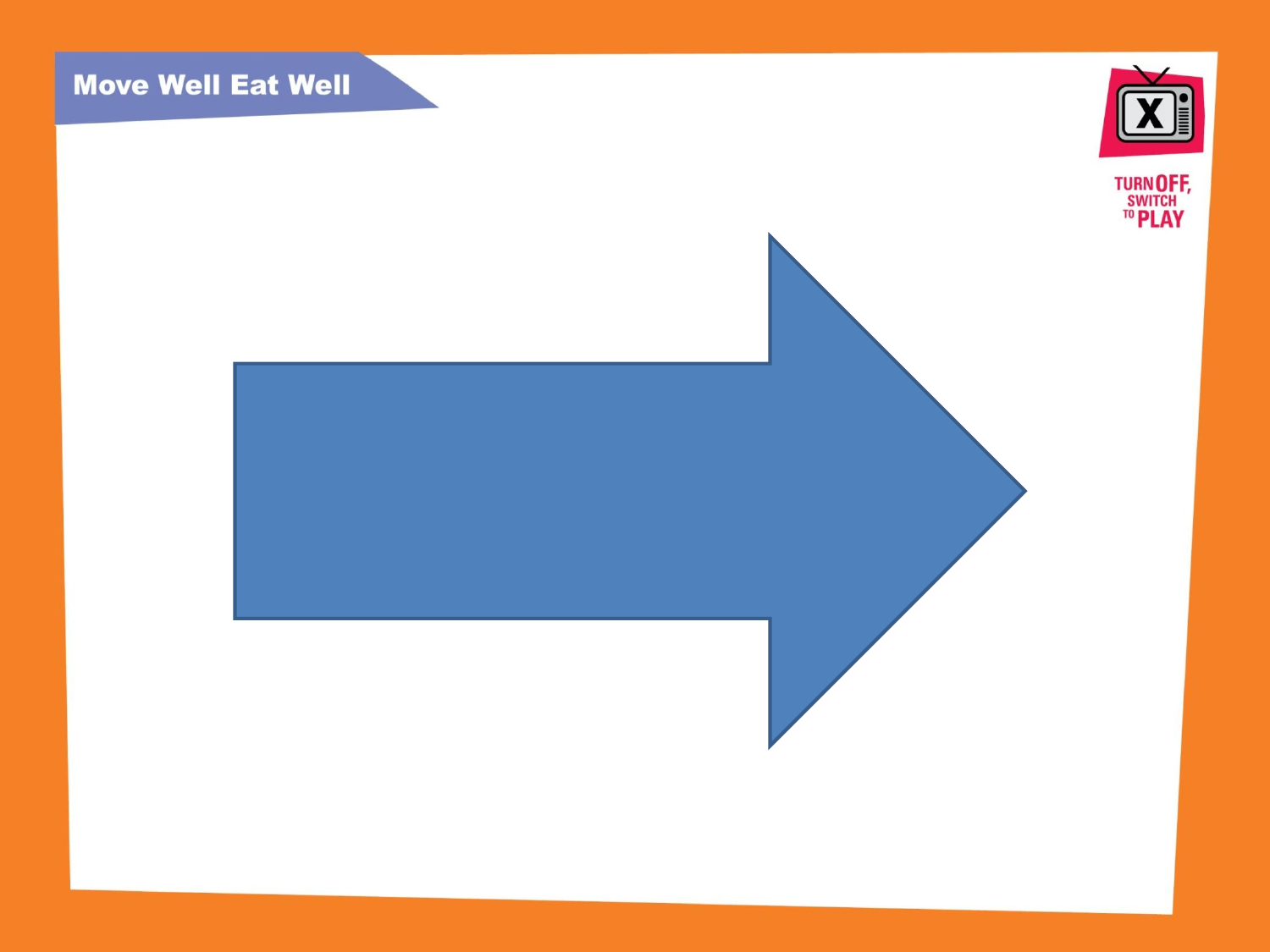

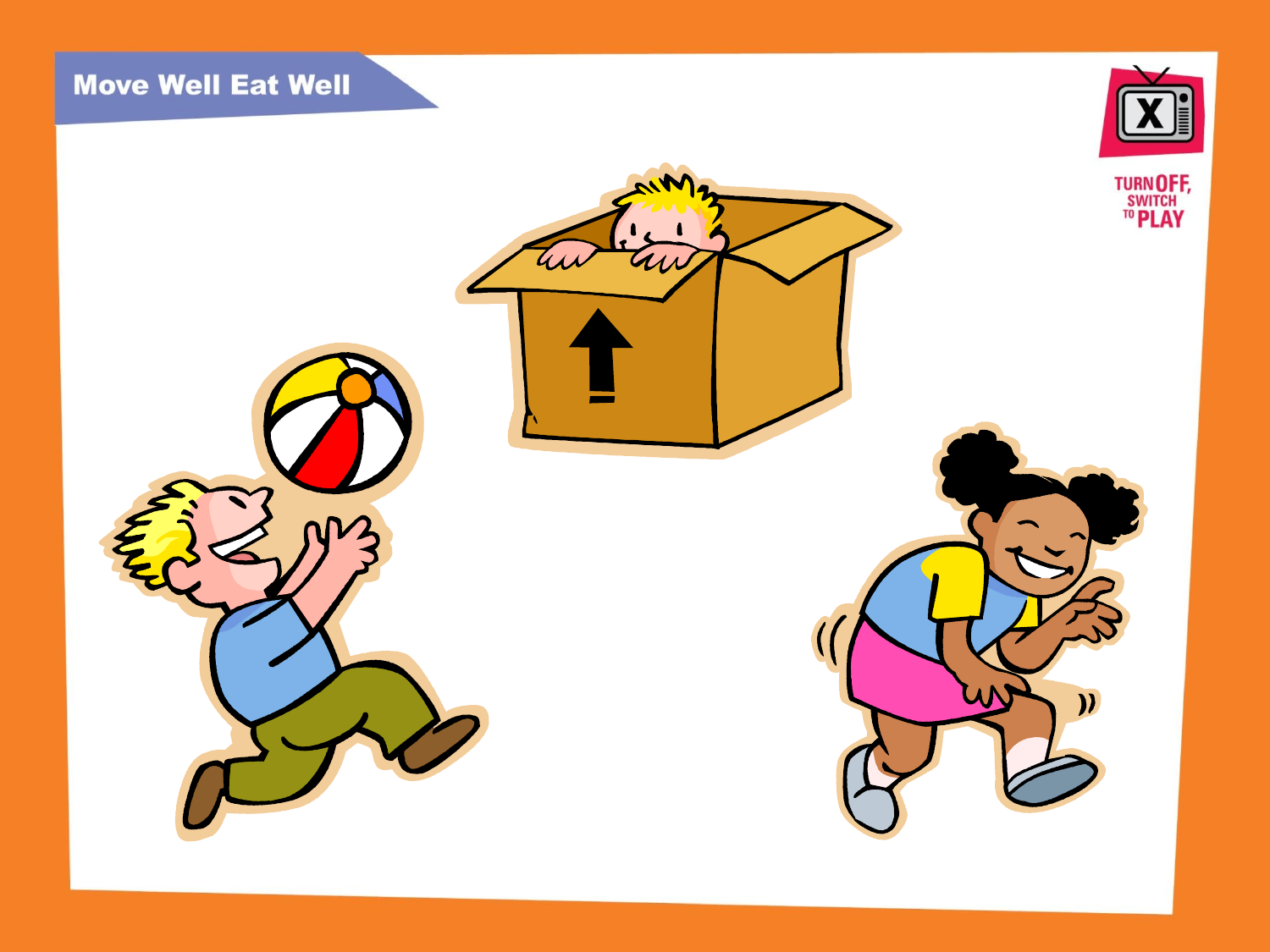

### What is 'screen time'?

Screen time is any screen based activity like:

- Watching **television**
- Watching **DVD's**
- Watching **videos**



- Playing computer or electronic games
- Playing handheld games and games on mobile phones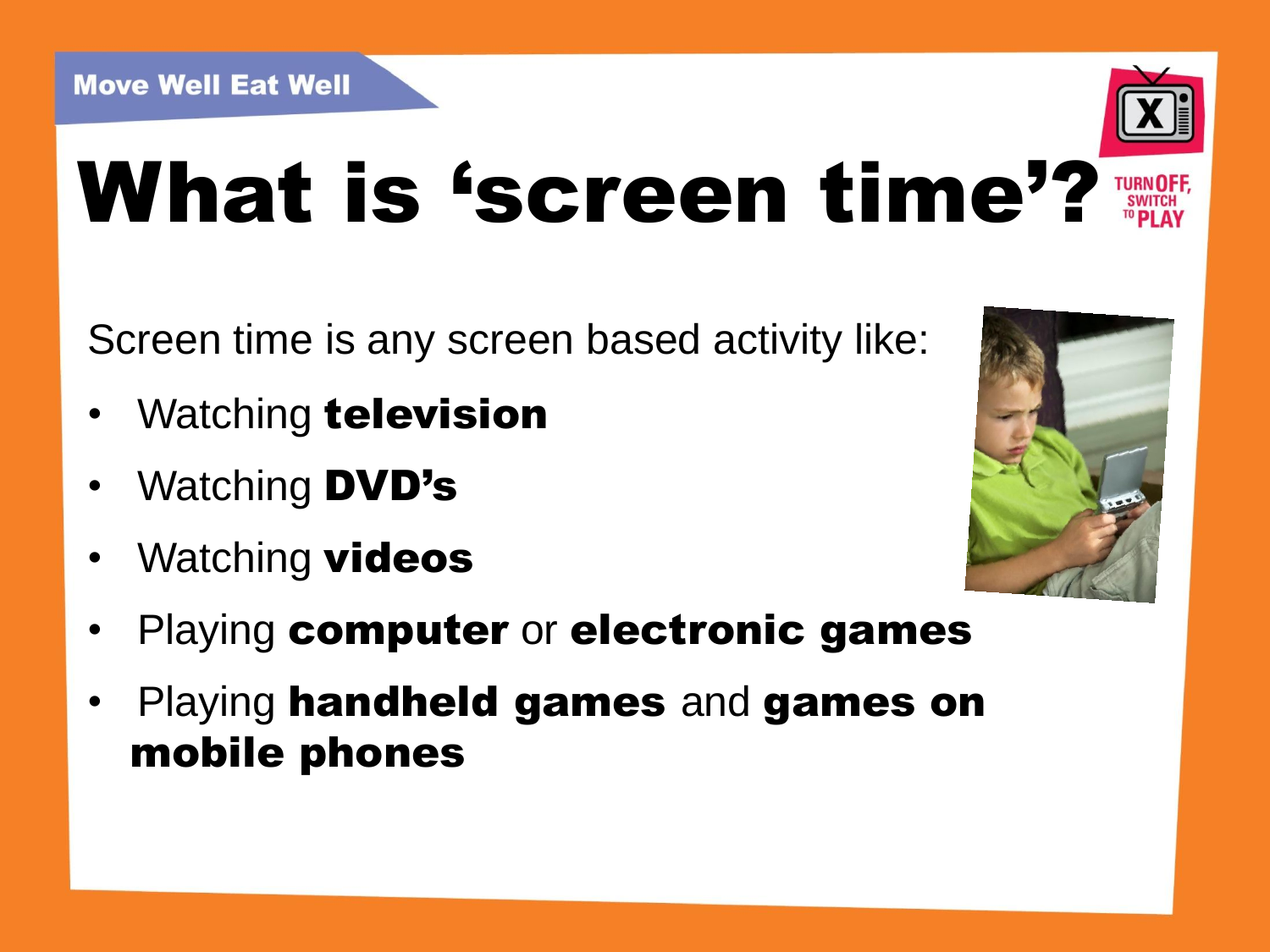

### Why limit screen time?

Too much time spent in front of screens:

- Reduces time for active play
- Limits children's social interactions with family and friends



• Can affect eye development of young children

Young children do not get any health, intellectual or language development benefits from screen time.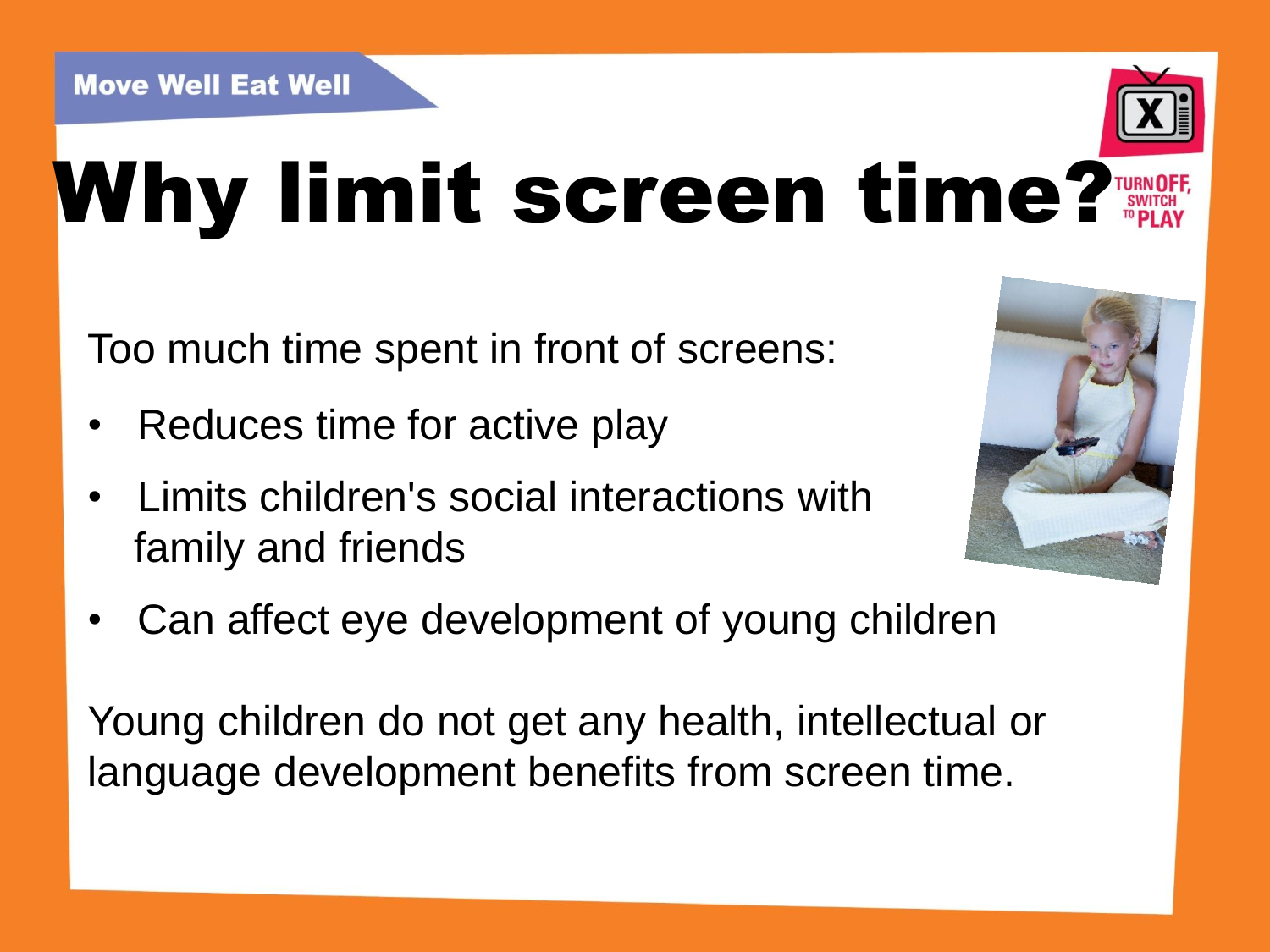

## Australia's recommendations…

Australia's Physical Activity Recommendations for Children Aged 0-5 years recommend:

- Children under the age of 2 years do not have any screen time
- Children aged 2-5 years have no more than 1 hour of screen time each day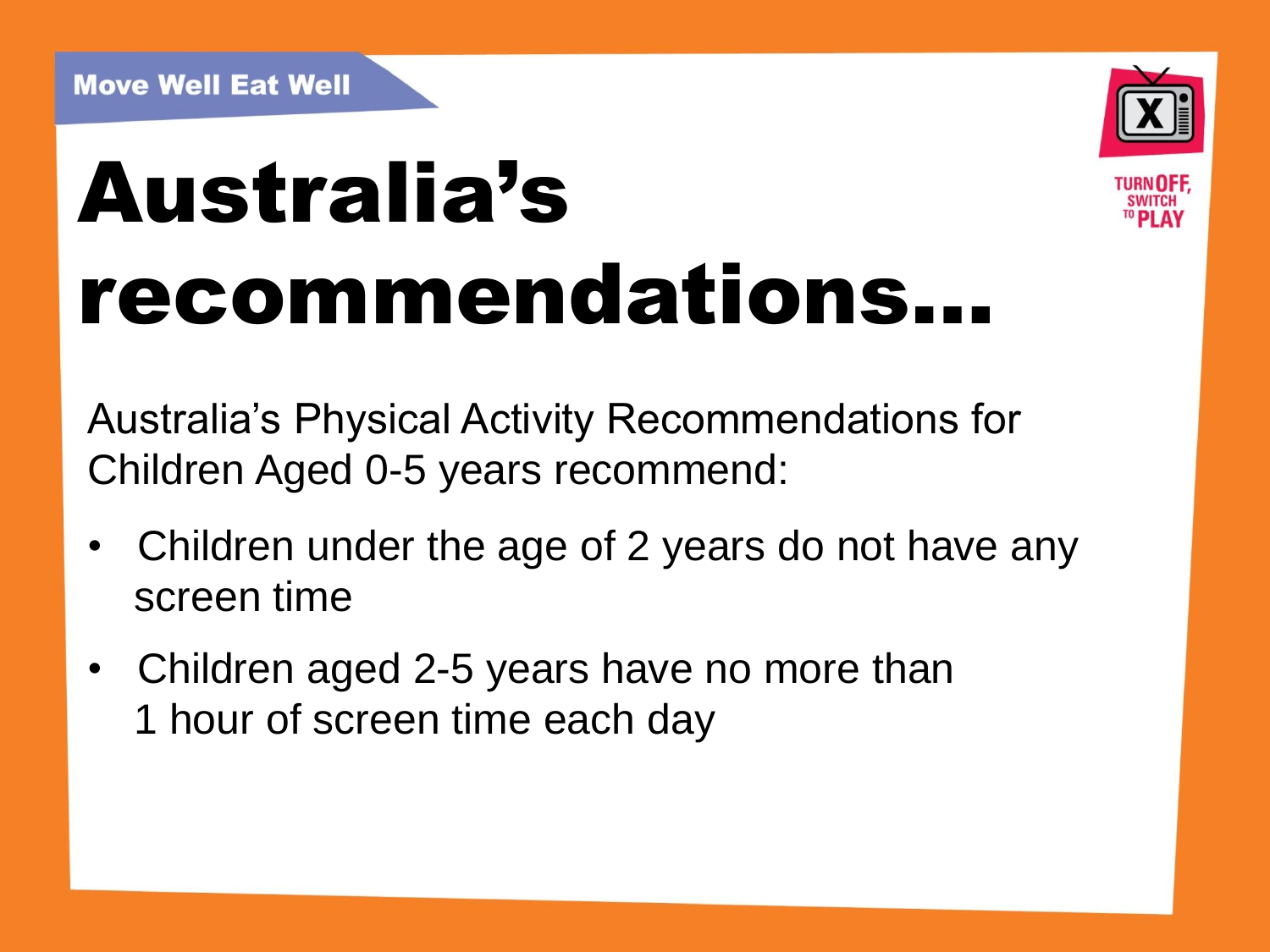

**TURN OFF,<br>SWITCH<br><sup>TO</sup> PLAY** 

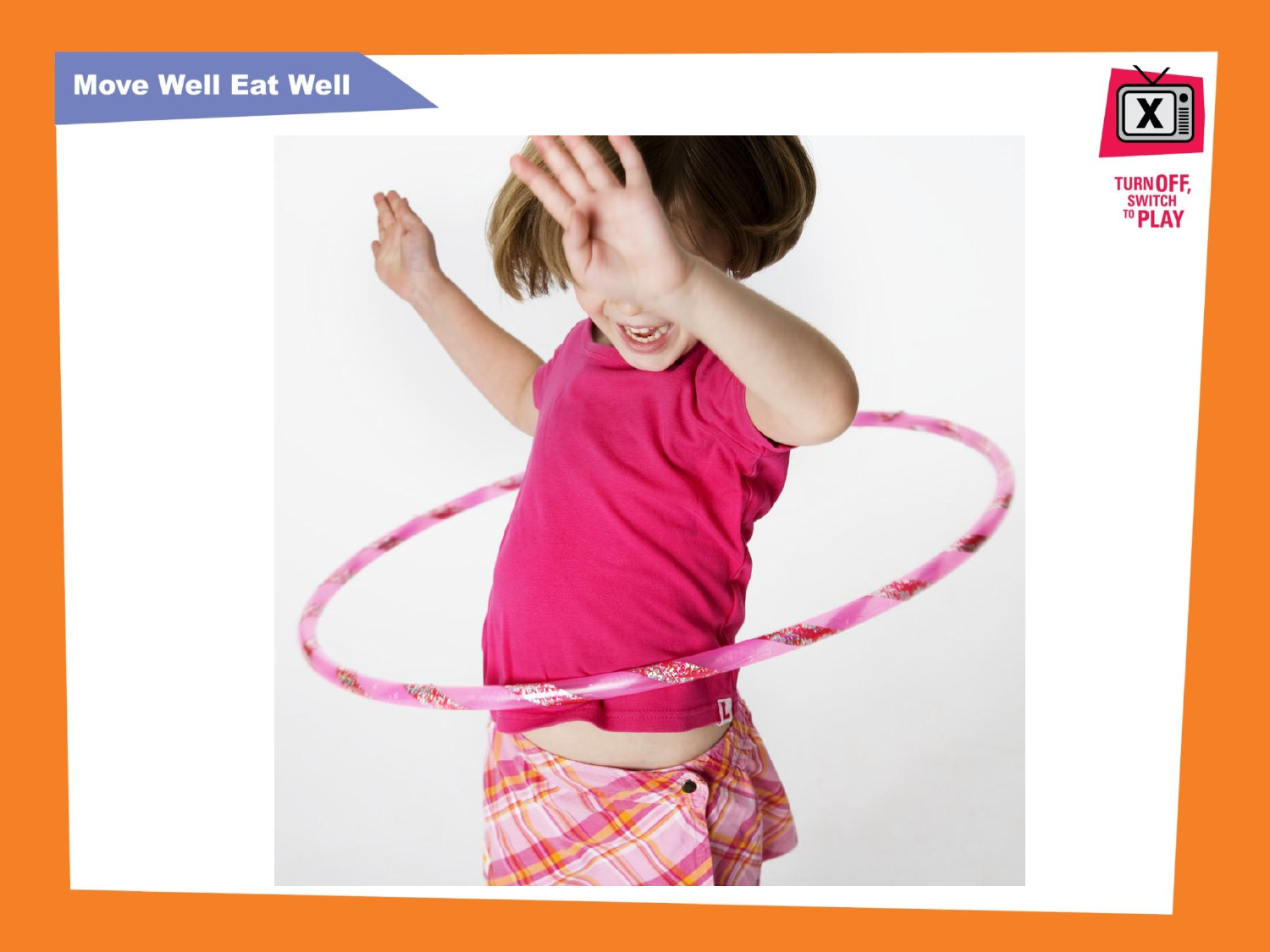## Ways to limit screen time in your family…



• Remove screens from your child's bedroom

- Set family rules about the daily amount of screen time
- List active play ideas to do instead of screen activities
- Swap some screen time for active play
- Keep meal times screen free
- Swap some screen time for moving to music
- Record TV programs for your child to watch when it doesn't interfere with active play time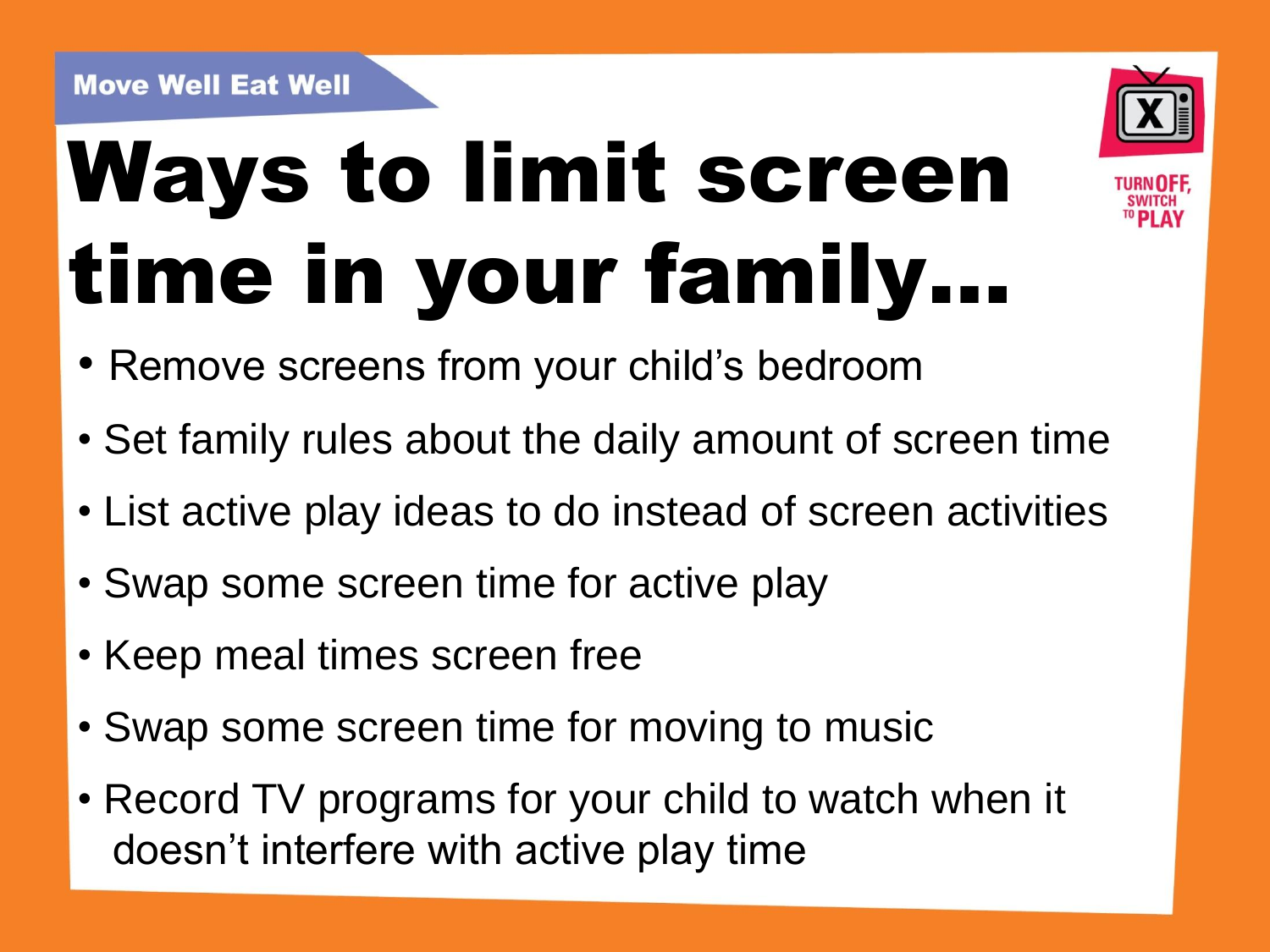



**TURN OFF,<br>SWITCH<br><sup>TO</sup> PLAY**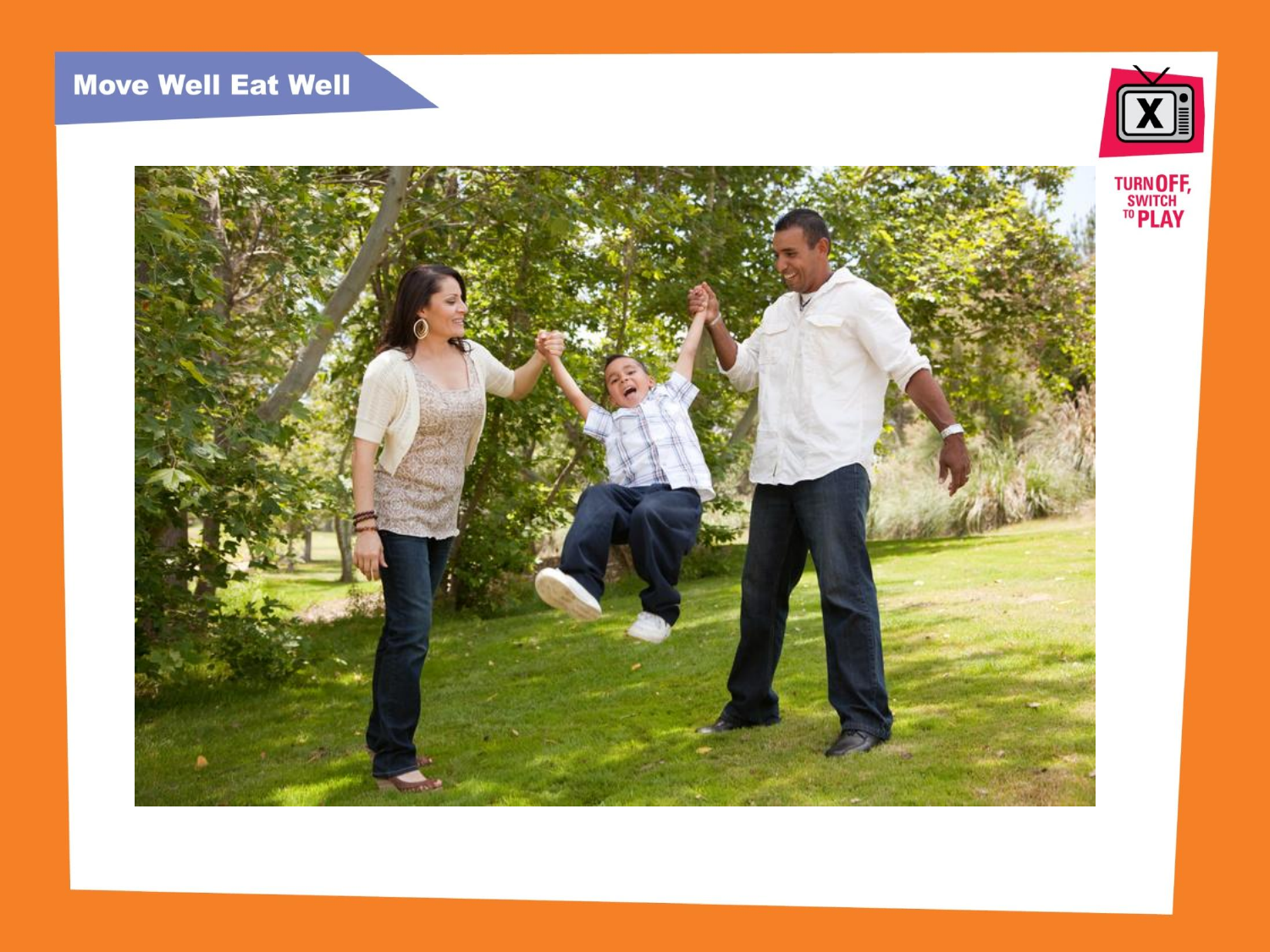### Indoor screen free activities…

- Blow and catch bubbles
- Make music with instruments
- Dance and move to music
- Aim and throw soft toys into a basket
- Balloon volleyball
- Castle and cubby making with cardboard boxes
- Obstacle course with sheets and cushions
- Treasure hunt with stickers



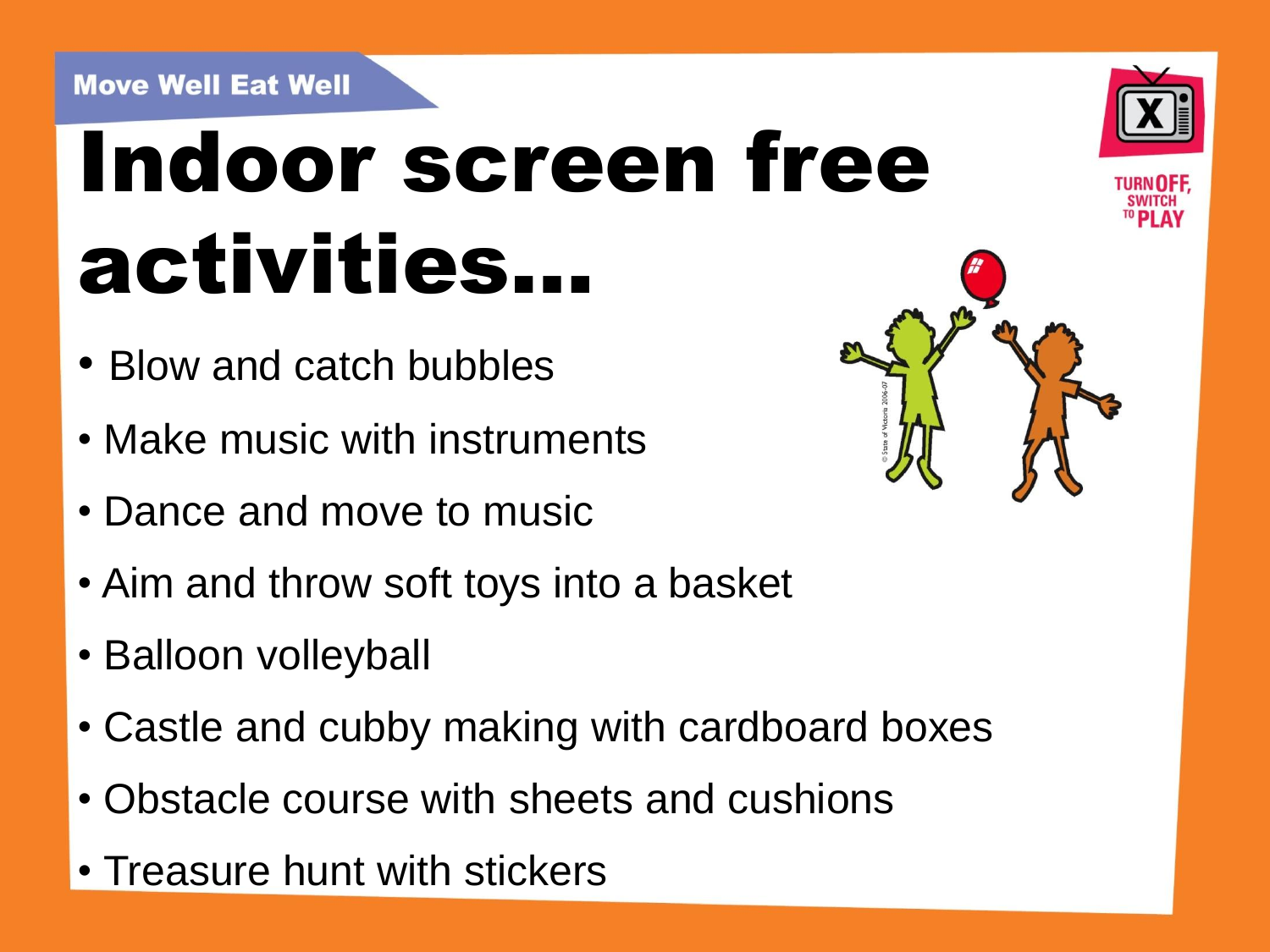### Outdoor screen free activities…



- Build a cubby house with ropes, tyres, boxes, blankets
- Gardening digging, weeding, planting, watering
- Hide and seek
- Draw chalk pictures on a path or driveway
- Water play in a large container
- Walk to the shop or park
- Ride a bike
- Practice kicking, throwing and catching a ball